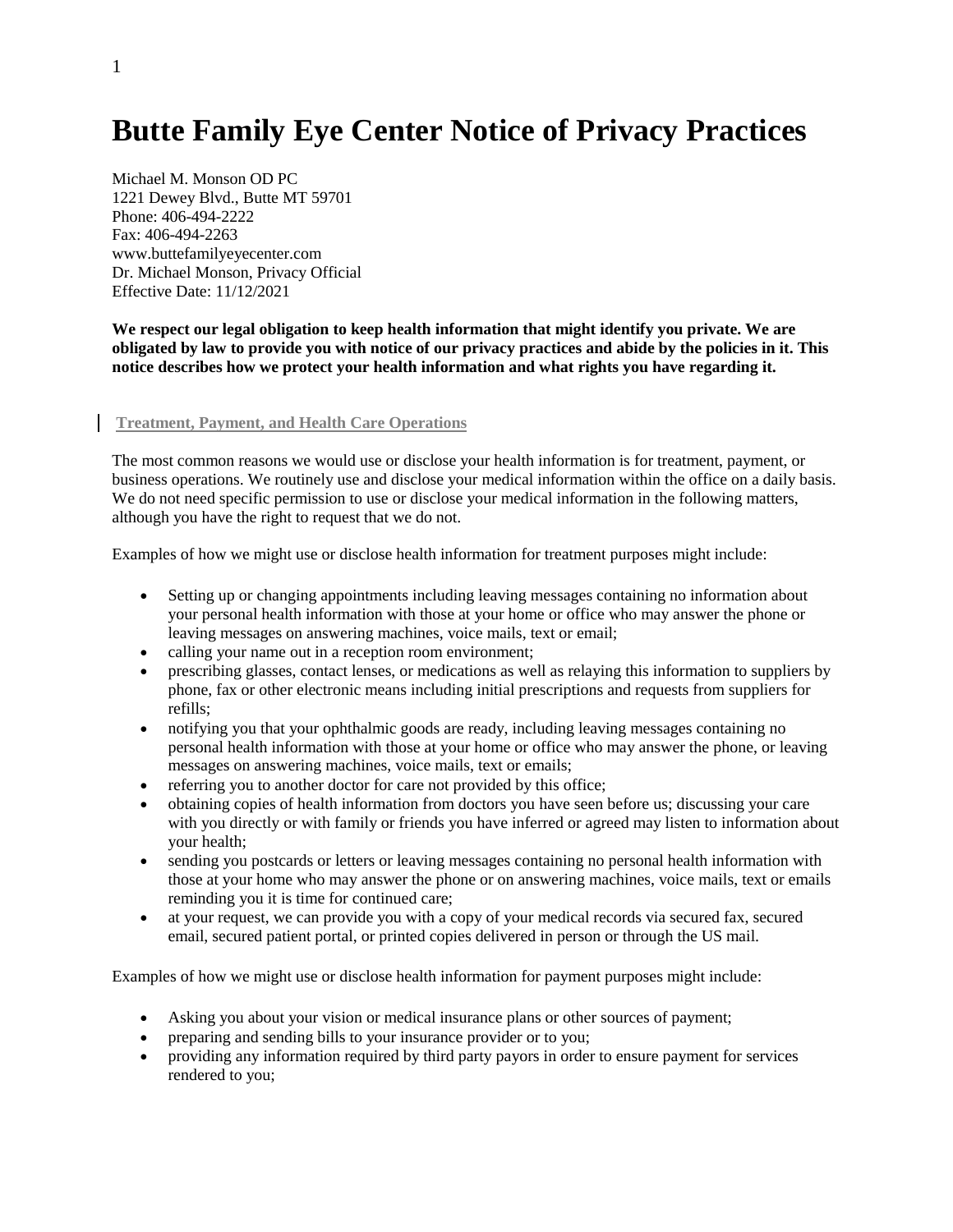sending notices of payment due on your account to the person designated as responsible party or head of household on your account with fee explanations that could include procedures performed and for what diagnosis: collecting unpaid balances either ourselves or through a collection agency, attorney, or district attorney's office. At the patient's request we may not disclose to a health plan or health care operation information related to care that you have paid for out of pocket. This only applies to those encounters related to the care you want restricted and only to the extent a disclosure is not otherwise required by law.

Examples of how we might use or disclose health information for business operations might include:

- Financial or billing audits;
- internal quality assurance programs; participation in managed care plans; defense of legal matters;
- business planning;
- certain research functions; informing you of products or services offered by our office;
- compliance with local, state, or federal government agencies request for information;
- oversight activities such as licensing of our doctors;
- Medicare or Medicaid audits;
- providing information regarding your vision status to the Department of Public Safety, a school nurse, or agency qualifying for disability status

## **Uses and Disclosures for Other Reasons Not Needing Permission**

In some other limited situations, the law allows us to use or disclose your medical information without your specific permission. Most of these situations will never apply to you but they could.

- When a state or federal law mandates that certain health information be reported for a specific purpose
- For public health reasons, such as reporting of a contagious disease, investigations or surveillance, and notices to and from the federal Food and Drug Administration regarding drugs or medical devices
- Disclosures to government or law authorities about victims of suspected abuse, neglect, domestic violence, or when someone is or suspected to be a victim of a crime
- Disclosures for judicial and administrative proceedings, such as in response to subpoenas or orders of courts or administrative hearings
- Disclosures to a medical examiner to identify a deceased person or determine cause of death or to funeral directors to aid in burial
- Disclosures to organizations that handle organ or tissue donations
- Uses or disclosures for health related research
- Uses or disclosures to prevent a serious threat to health or safety of an individual or individuals
- Uses or disclosures to aid military purposes or lawful national intelligence activities
- Disclosures of de-identified information
- Disclosures related to a workman's compensation claim
- Disclosures of a "limited data set" for research, public health, or health care operations
- Incidental disclosures that are an unavoidable by-product of permitted uses and disclosures
- Disclosure of information needed in completing form from a school related vision screening, information to the Department of Public Safety (driver's license), and information related to certification for occupational or recreational licenses such as pilots license.
- Disclosures to business associates who perform health care operations for Michael M. Monson OD PC and who commit to respect the privacy of your information. We also require any business associate to require any sub-contractor to comply with our privacy policies.
- Unless you object, disclosure of relevant information to family members or friends who are helping you with your care or by their allowed presence cause us to assume you approve their exposure to relevant information about your health.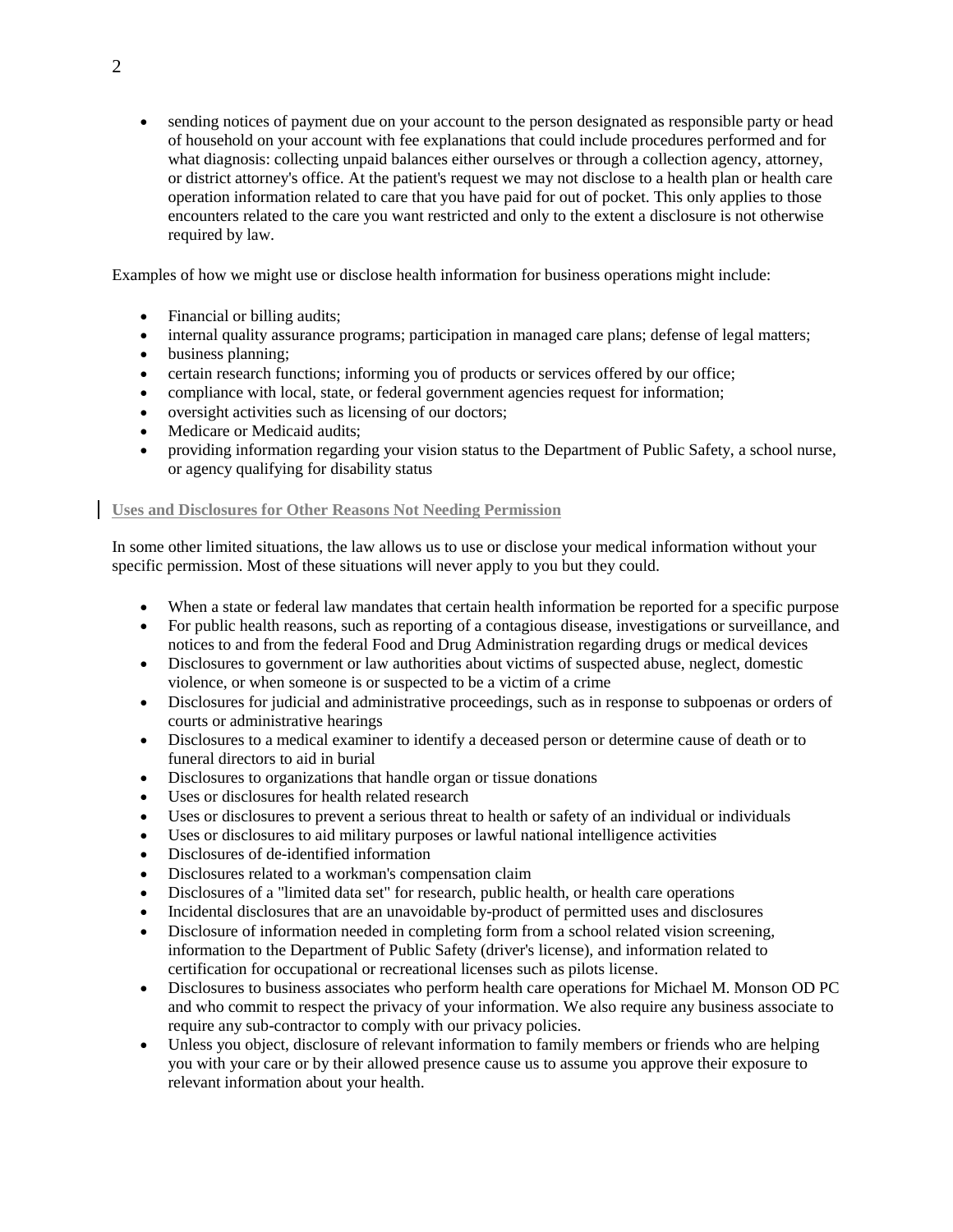## **Uses or Disclosures to Patient Representatives**

It is the policy of Michael M. Monson OD PC for our staff to take phone calls from individuals on a patient's behalf requesting information about making or changing an appointment; the status of eyeglasses, contact lenses, or other optical goods ordered by or for the patient. Michael M. Monson OD PC staff will also assist individuals on a patient's behalf in the delivery of eyeglasses, contact lenses, or other optical goods. During a telephone or in person contact, every effort will be made to limit the encounter to only the specifics needed to complete the transaction required. No information about the patient's vision or health status may be disclosed without proper patient consent. Michael M. Monson OD PC staff and doctors will also infer that if you allow another person in an examination room, treatment room, dispensary, or any business area within the office with you while testing is performed or discussions held about your vision or health care or your account that you consent to the presence of that individual.

#### **Other Uses and Disclosures**

We will not make any other uses or disclosures of your health information or uses and disclosures involving marketing unless you sign a written Authorization for Release of Identifying Health Information. The content of this authorization is determined by applicable state and federal law. The request for signing an authorization may be initiated by Michael M. Monson OD PC or by you as the patient. We will comply with your request if it is applicable to the federal policies regarding authorizations. If we ask you to sign an authorization, you may decline to do so. If you do not sign the authorization, we may not use or disclose the information we intended to use. If you do elect to sign the authorization, you may revoke it at any time. Revocation requests must be made in writing to the Privacy Officer named at the beginning of this Notice.

## **Your Rights Regarding Your Health Information**

The law gives you many rights regarding your personal health information.

- You may ask us to restrict our uses and disclosures for purposes of treatment (except in emergency care), payment, or business operations. This request must be made in writing to Privacy Officer named at the beginning of this Notice. We do not have to agree to your request, but if we agree, must honor the restrictions you ask for.
- You may ask us to communicate with you in a confidential manner. Examples might be only contacting you by telephone at your home or using some special email address. We may accommodate these requests if they are reasonable and if you agree to pay any additional cost, if any, incurred in accommodating your request. Requests for special communication requests must be made to the Privacy Officer named at the beginning of this Notice.
- You may ask to review or get copies of your health information. For the most part we are happy to provide you with the opportunity to either review or obtain a copy of your medical information, but rare situations may restrict release of the information. In such cases we will provide you such denial in writing. Another licensed health care practitioner chosen by Michael M. Monson OD PC may review your request and our denial. In such cases we will abide by the outcome of that review. We ask that requests for review or copy of medical information be made in writing to the Privacy Officer named at the beginning of this Notice, but this is not a requirement. While we usually respond to these requests in just a day or so, by law we have a short period of time specified by State or Federal law to respond to your request. We may request an additional extension of time in certain situations.
- Health care information you request copies of may be delivered to you in the format you request. The e-formats Michael M. Monson OD PC has approved include secure email, an authorized Electronic Health Information system and media supplied by Michael M. Monson OD PC (for cost of media).
- You may ask us to amend or change your health care information if you think it is incorrect or incomplete. If we agree, we will make the amendment to your medical record within thirty (30) days of your written request for change sent to the Privacy Officer named at the beginning of this Notice. We will then send the corrected information to you or any other individual you feel needs a copy of the corrected information. If we do not agree, you will be notified in writing of our decision. You may